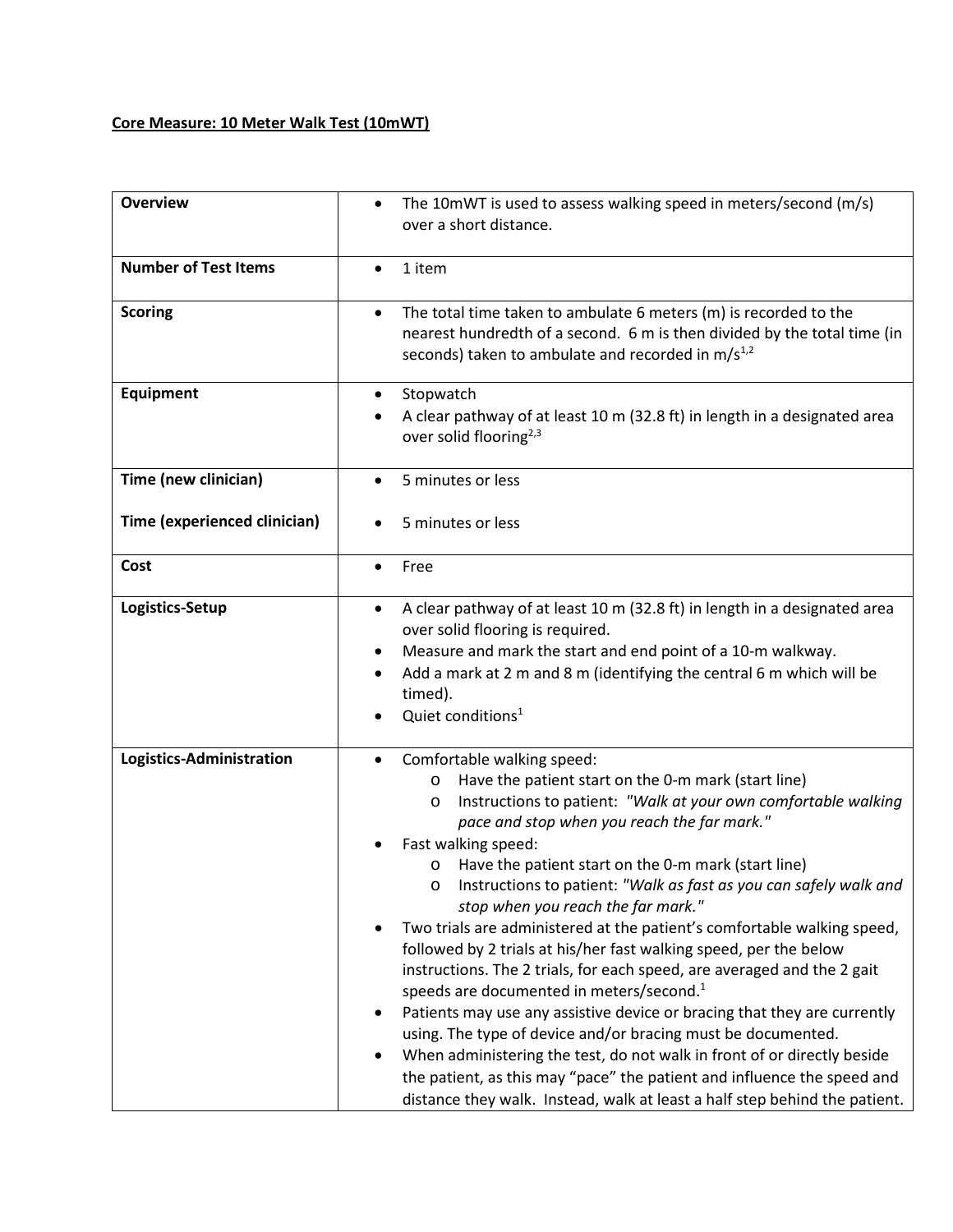|                                             | $\bullet$<br>$\circ$                  | If a patient requires assistance, only the minimum amount of assistance<br>required for a patient to complete the task should be provided. The<br>level of assistance documented, however, should reflect the greatest<br>amount of assistance provided during the test. For example, if a patient<br>required minimum assistance for the majority of the test but required<br>moderate assistance for stability on one occasion, the patient should be<br>rated as requiring moderate assistance. Assistance should be provided<br>to prevent a fall or collapsing (i.e. knee buckling, trunk collapse, etc).<br>Assistance should not be provided for limb swing, or any other manner<br>in which the assistance is propelling the patient forward.<br>The level of physical assistance documented using an ordinal 7-<br>point scale is described below.<br>1 = total assistance [patient performs 0%-24% of task]*<br>2 = maximum assistance [patient performs 25%-49% of task]<br>3 = moderate assistance [patient performs 50%-74% of task]<br>4 = minimum assistance [patient performs 75%-99% of task]<br>5 = supervision [patient requires stand-by or set-up assistance;<br>no physical contact is provided]<br>6 = modified independent [patient requires use of assistive<br>devices or bracing, needs extra time, mild safety issues]<br>7 = independent<br>*Note: if your patient requires total assistance, a score of 0<br>should be documented |
|---------------------------------------------|---------------------------------------|-----------------------------------------------------------------------------------------------------------------------------------------------------------------------------------------------------------------------------------------------------------------------------------------------------------------------------------------------------------------------------------------------------------------------------------------------------------------------------------------------------------------------------------------------------------------------------------------------------------------------------------------------------------------------------------------------------------------------------------------------------------------------------------------------------------------------------------------------------------------------------------------------------------------------------------------------------------------------------------------------------------------------------------------------------------------------------------------------------------------------------------------------------------------------------------------------------------------------------------------------------------------------------------------------------------------------------------------------------------------------------------------------------------------------------------------------------------------|
| Logistics-Scoring                           | O<br>O                                | The time is measured for the middle 6 m to allow for patient<br>acceleration and deceleration. <sup>1,4</sup><br>The time is started when any part of the leading foot crosses<br>the plane of the 2-m mark.<br>The time is stopped when any part of the leading foot crosses<br>the plane of the 8-m mark. <sup>1</sup><br>Document the time to walk the middle 6m, the level of assistance, and<br>type of assistive device and/or bracing used.<br>If a patient requires total assistance or is unable to ambulate at all, a<br>score of 0 m/s should be documented.                                                                                                                                                                                                                                                                                                                                                                                                                                                                                                                                                                                                                                                                                                                                                                                                                                                                                         |
| <b>Additional</b><br><b>Recommendations</b> | $\bullet$<br>$\bullet$<br>documented. | Patients should not talk during the test, as this depletes their<br>respiratory reserves. Exceptions to this are if the patient requests to<br>stop the test or needs to report any symptoms (e.g. pain, dizziness).<br>The person administering the test also should not talk. Talking during<br>the test can distract the patient and affect their score on the test.<br>For patients who are unable to walk, but have a goal and the capacity to<br>achieve walking, a baseline score of 0 meters/second should be<br>To track change, it is recommended that this measure is administered a<br>minimum of two times (admission and discharge), and when feasible,<br>between these periods, under the same test conditions for the patient.                                                                                                                                                                                                                                                                                                                                                                                                                                                                                                                                                                                                                                                                                                                 |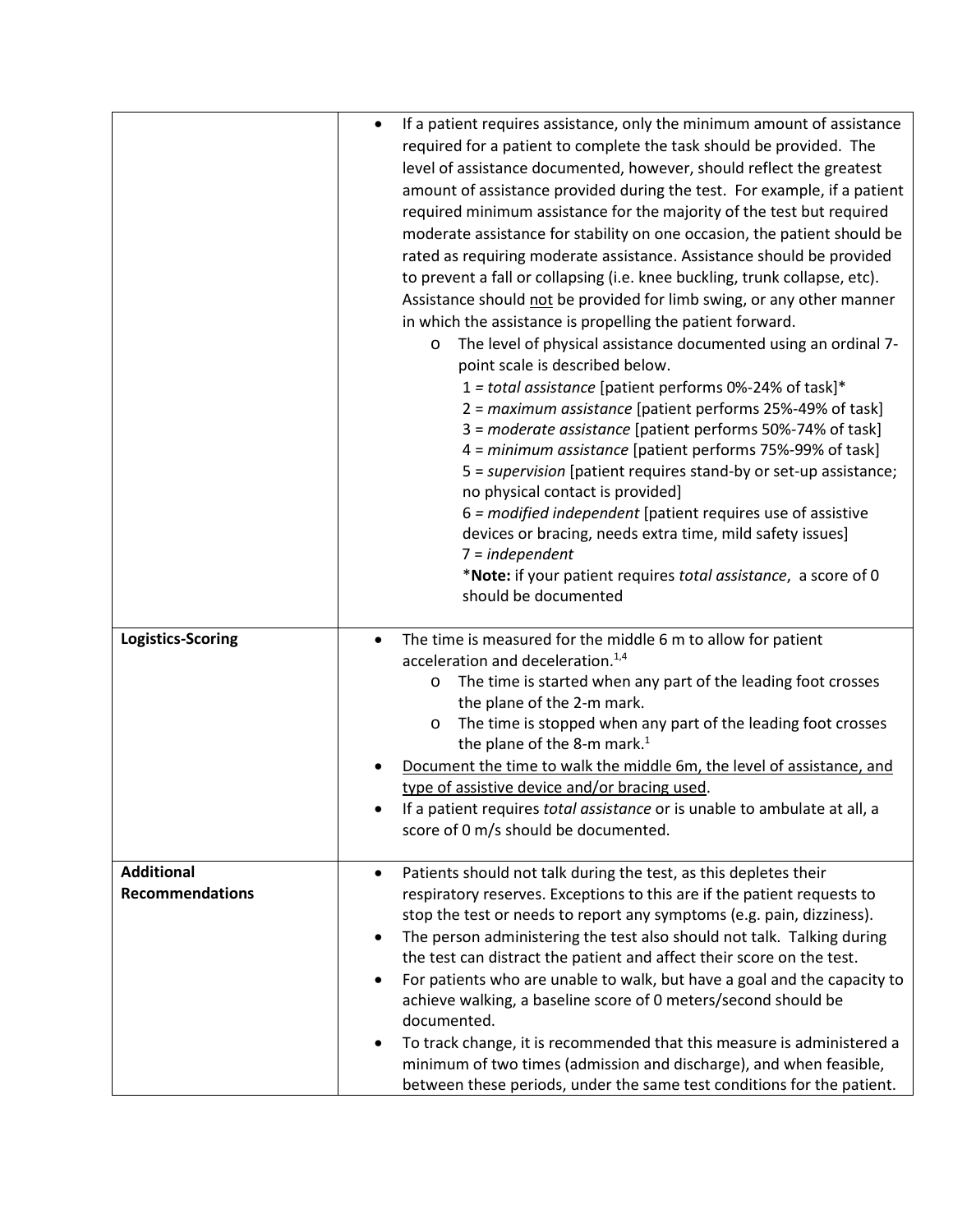| Recommend review of this standardized procedure and, on an annual    |
|----------------------------------------------------------------------|
| basis, establish consistency within and among raters using the tool. |

## **Common Questions and Variations**

- 1. "What if I don't have 10 open meters to do the assessment?"
	- a. Variations to the 10mWT exist, including the 5MWT. Clinical recommendations include a "rolling start and finish" during the 5MWT to allow for acceleration and deceleration. It is important to note that the 5MWT has not been validated in as many health conditions as the 10mWT. 4,5
	- b. Individuals or organizations should use the 10mWT standardized protocol to assess aggregate data for their patients. In cases when the protocol cannot be used, the modifications to the administration process should be documented.
- 2. "My patient requires contact guard assistance, can I still administer this measure?"
	- a. Yes, If physical assistance is needed for a patient to complete the 10mWT please document the time (m/s), the level of assistance provided, and the assistive device or bracing used.
	- b. The level of physical assistance required should be documented using an ordinal 7 point scale described below.
		- 1 = *total assistance* [patient performs 0%-24% of task]\*
		- 2 = *maximum assistance* [patient performs 25%-49% of task]
		- 3 = *moderate assistance* [patient performs 50%-74% of task]
		- 4 *= minimum assistance* [patient performs 75%-99% of task]

5 = *supervision* [patient requires stand-by or set-up assistance; no physical contact is provided]

6 = *modified independent* [patient requires use of assistive devices or bracing, needs extra time, mild safety issues]

7 = *independent*

\***Note:** if your patient requires *total assistance*, a score of 0 should be documented

- c. It is important to note that the assisted test may not be directly comparable to the distance that patient walks without assistance, and it may not be compared to published normative values.
- 3. "What if it is not clinically feasible to complete two trials of each condition, comfortable and fast walking speed?"
	- a. If four test trials are not clinically feasible, it is recommended that two trials, one trial at a comfortable and one at a fast walking speed, be performed to provide an assessment of the patient's ability to alter gait speed.
	- b. If two trials are not clinically feasible, it is recommended that a trial of comfortable walking speed be prioritized. Consider that if a patient has goals to return to the community, the assessment of fast walking speed has more value. If a patient has the ability to walk fast, he/she may be able to more fully participate in the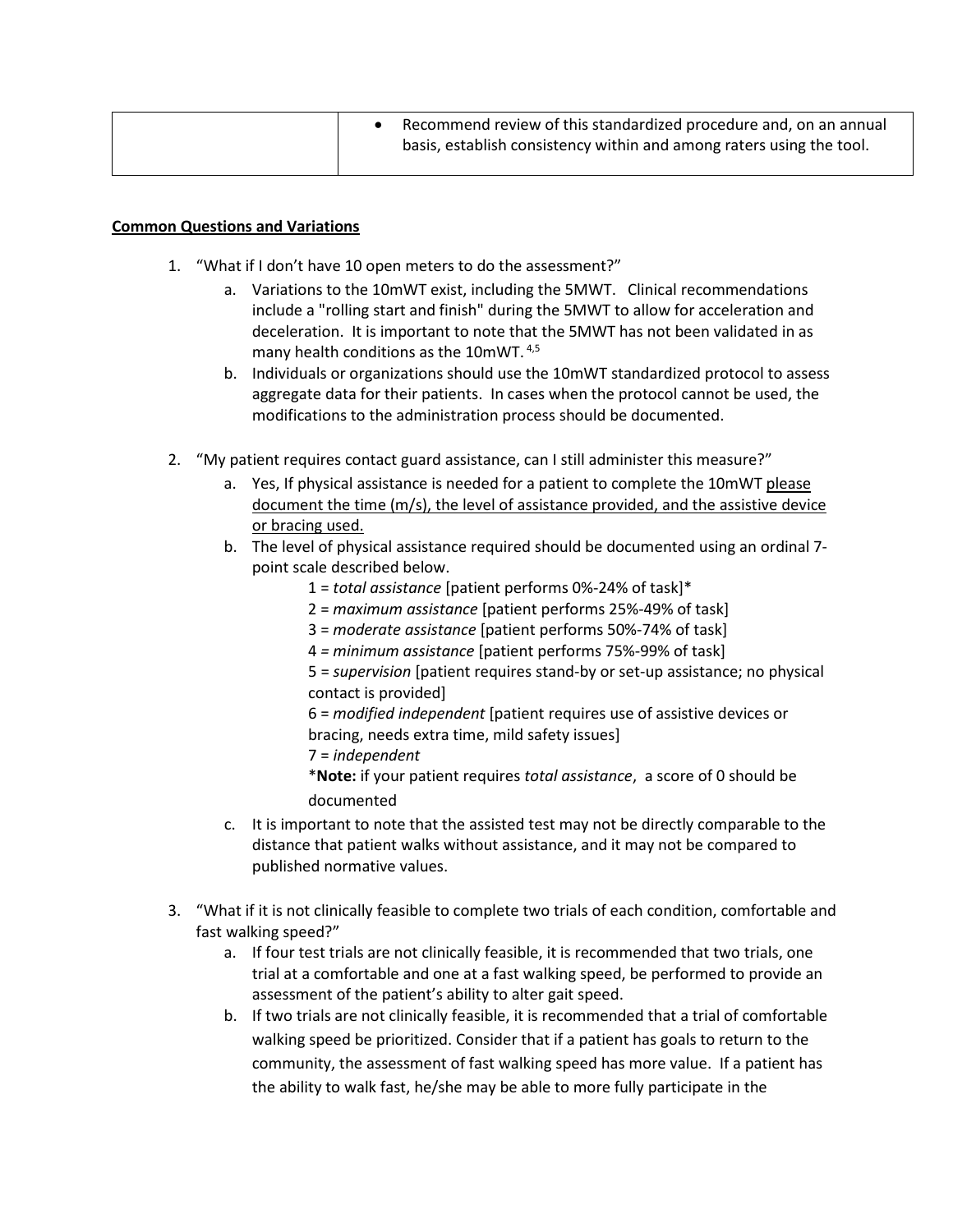community and adapt to environmental context. If the projected outcome for the patient is community ambulation, a fast gait speed should be collected at the earliest time point possible, and re-testing is recommended to track change.

- 4. "My patient has impaired cognition and gets distracted during the test, frequently forgetting what their goal is. Can I still administer this measure?"
	- a. Yes. Examiners can use brief verbal, visual, or tactile cues to keep a patient on-task and to remind him/her of the goal, but be consistent (e.g., "Keep going. Walk to the mark."). Document the type and frequency of the required cues.
- 5. "Can the patient use an assistive device during the test?"
	- a. Yes, the patient can use an assistive device during the test. Recommendations include documenting the assistive device and keeping the assistive device consistent between trials and reassessments.
	- b. Inappropriate assistive devices can have a negative impact on walking speed and therefore reduce the validity of the test.<sup>2</sup> It is likely that the type of assistive device a patient needs may change over time. If/when a different assistive device is indicated, the reason behind a different device choice should be noted.
	- c. If the patient no longer needs the assistive device, or has progressed to a less restrictive device, it would be appropriate to repeat the test with this change in conditions and document this fact.
	- d. It is appropriate to have the patient utilize the assistive device which he/she is most likely to use in his/her own environment.
- 6. "Can the patient use orthoses or bracing during the test?"
	- a. Yes, the patient should wear the walking devices necessary for ambulation (AFO, KAFO, Neuroprostheses, etc). The walking device should be documented and kept consistent between trials and assessments.6
	- b. If the patient no longer needs the orthosis which was used in the initial test, it is appropriate to repeat the test without the orthosis and document this fact.
	- c. It is appropriate to have the patient utilize the orthosis or brace which he/she is most likely to use in his/her own environment.
- 7. "Where should the therapist stand and guard?"
	- a. Standing behind the patient will reduce the likelihood of the clinician setting the pace and will also keep the clinician and stopwatch out of sight of the patient to reduce the likelihood of the patient "racing." <sup>2</sup>
- 8. "Should I count the number of steps taken to complete the 10mWT?"
	- a. You can! The number steps to complete the test may provide insight into stride length. Although documenting this number may add individual value to specific clinical situations, there has not been extensive research validating the observational step count in various neurological conditions.2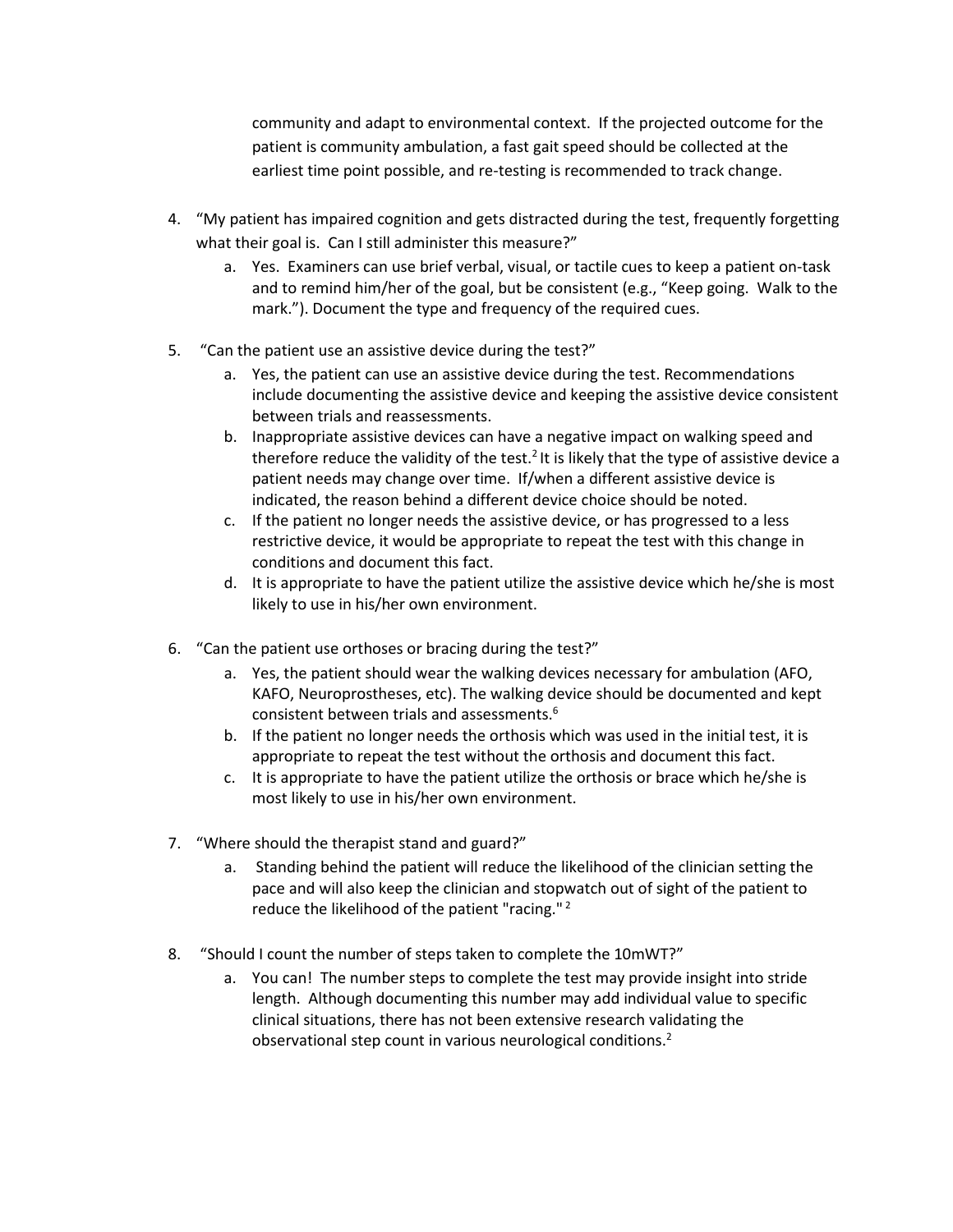- 9. "What if it is not clinically feasible to complete two trials of each condition, comfortable and fast walking speed?"
	- a. If four test trials are not clinically feasible, it is recommended that two trials, one trial at a comfortable and one at a fast walking speed, be performed to provide an assessment of the patient's ability to alter gait speed.
	- b. If two trials are not clinically feasible, it is recommended that a trial of comfortable walking speed be prioritized.
	- c. Consider that if a patient has goals to return to the community, the assessment of fast walking speed has value. If a patient has the ability to walk fast, he/she may be able to more fully participate in the community and adapt to environmental context. If the projected outcome for the patient is community ambulation, a fast gait speed should be collected at the earliest time point possible, and re-testing is recommended to track change.